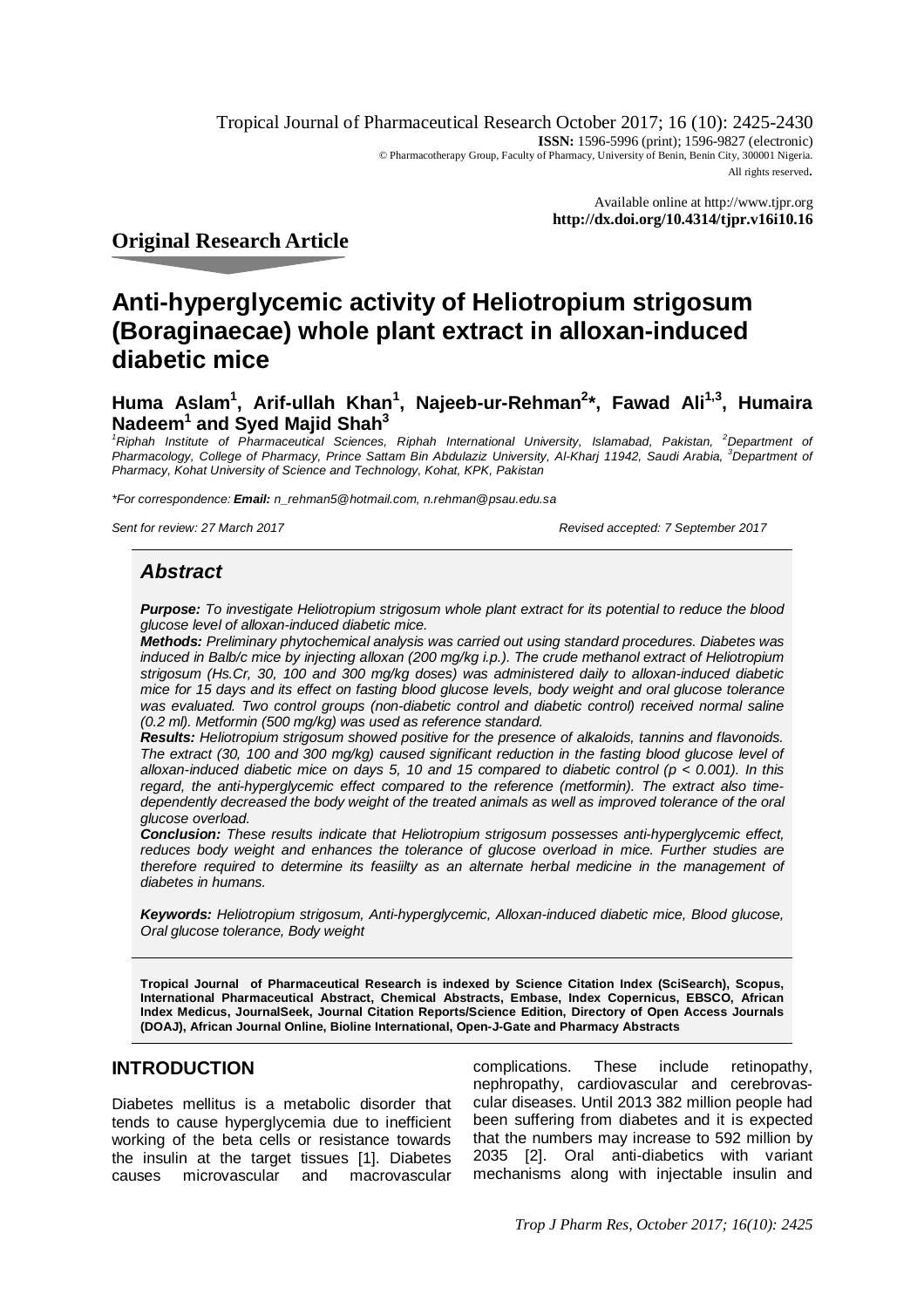insulin preparations are currently in use [3]. World Health Organization has permitted the use of plants with medicinal values as an alternate therapy [4]. According to estimation by Alarcon *et al* [5], only 350 species of plants have been scientifically validated out of 800 species with expected anti-diabetic potential.

*Heliotropium strigosum* (known as 'bhangra' and 'kharsan' in Pakistan) belongs to the family Boraginaecae. It has been used in the traditional system of medicine for the treatment of GI ailments, bites, boils, eyesores, ulcers and imbalance hormonal functions [6]. Anti-microbial, anti-oxidant [7], anti-inflammatory, analgesic, anticonvulsant [8], cytotoxic, phototoxic [9], spasmolytic, bronchodilator and vaso-relaxant actions of *Heliotropium strigosum* have been reported [10]. It contains strigosine as major alkaloid [11] and a trypsin inhibitor, *phthalic acid*  ester, has also been isolated. The aerial parts of *Heliotropium strigosum* obtained from Punjab Province has been investigated for anti-diabetic activity on rats [12].

In present study, the objective was to investigate the whole plant as an antihyperglycemic agent in Balb/c mice using different models and doses.

# **EXPERIMENTAL**

### **Plant material and extraction**

The whole plant of *Heliotropium strigosum* was collected from Malakand Agency, Pakistan. Dr. Zafar Iqbal of Kohat University of Science and Technology, KPK, Pakistan authenticated it, and a voucher specimen (no. 1230-B) was deposited in herbarium at the same department. The plant material was kept in shade at room temperature for drying. The coarse powder was obtained by grinding the shade-dried whole plant at room temperature. Obtained powder was kept for maceration in 70 % methanol for 7 days with regular shaking and mixing at intervals [10]. The resultant methanol extract was concentrated on rotary evaporator under reduced pressure to obtain *Heliotropium strigosum* crude extract (Hs.Cr).

# **Chemicals**

All chemicals used in this study were of highest analytical grade. Metformin hydrochloride was obtained as a gift from Caraway Pharmaceuticals, Rawat, Islamabad. However, Alloxan monohydrate (inducing agent) and methanol (maceration) were purchased from *Sigma*-*Aldrich Co*. LLC and respectively.

# **Animals**

In this study Balb-C mice (25 - 30 g) were used. Mice were housed at the Animal House of Riphah Institute of Pharmaceutical Sciences, where room temperature was maintained at  $23 - 25$   $\degree$  C. Mice were fed with standard diet and tap water*.* The rules for experimental use of animals complied with guidelines provided by "Principles of Laboratory Animal care" (NIH publication 85-23, revised 1985) [13]. Ethical approval was obtained prior to experimentation from Ethical Committee of Riphah Institute of Pharmaceutical Sciences, Riphah International University (ref no. REC/RIPS/2015/002).

# **Preliminary phytochemical screening**

Hs.Cr was analysed for presence of phytoconstituents like alkaloids, tannins, proteins, steroids and flavonoids through preliminary phytochemical analysis according to standard procedures [14]. Alkaloids were detected by using Dragendorff's and Mayer's reagent. Flavonoids tested using sodium hydroxide test. Tannins were detected using lead acetate test. Ninhydrin was used for protein detection. Steroids were tested using chloroform test.

# **Assessment of blood glucose level and body weight**

Mice were acclimatized to lab conditions. Mice were pre-fasted for 12 h and injected with freshly prepared solution of alloxan (200 mg/kg) intraperitoneal for induction of diabetes [15]. After 48 h of alloxan induction mice with fasting blood glucose levels above 200 mg/dL along with signs of polyuria and polydipsia were considered diabetic and included in the study. Selected mice were divided into 5 groups (n=5). Group I (nondiabetic mice normal control given saline), Group II (diabetic control mice) diabetic mice served saline, Group III, IV and V include diabetic mice that received 30, 100 and 300 mg/kg doses of Hs.Cr respectively. Group VI comprised of diabetic mice receiving standard drug metformin (500 mg/kg). All groups were treated respectively for 15 consecutive days. EASYGLUCO Autocoding Glucometer and weighing balance were used for monitoring blood glucose levels and body weight (g) at regular intervals.

### **Oral glucose tolerance test**

The selected mice were kept on fasting for 14-15 h and divided in non-diabetic control group, diabetic control group, test and standard drug treatment groups. The diabetic and non-diabetic control groups were administrated saline, test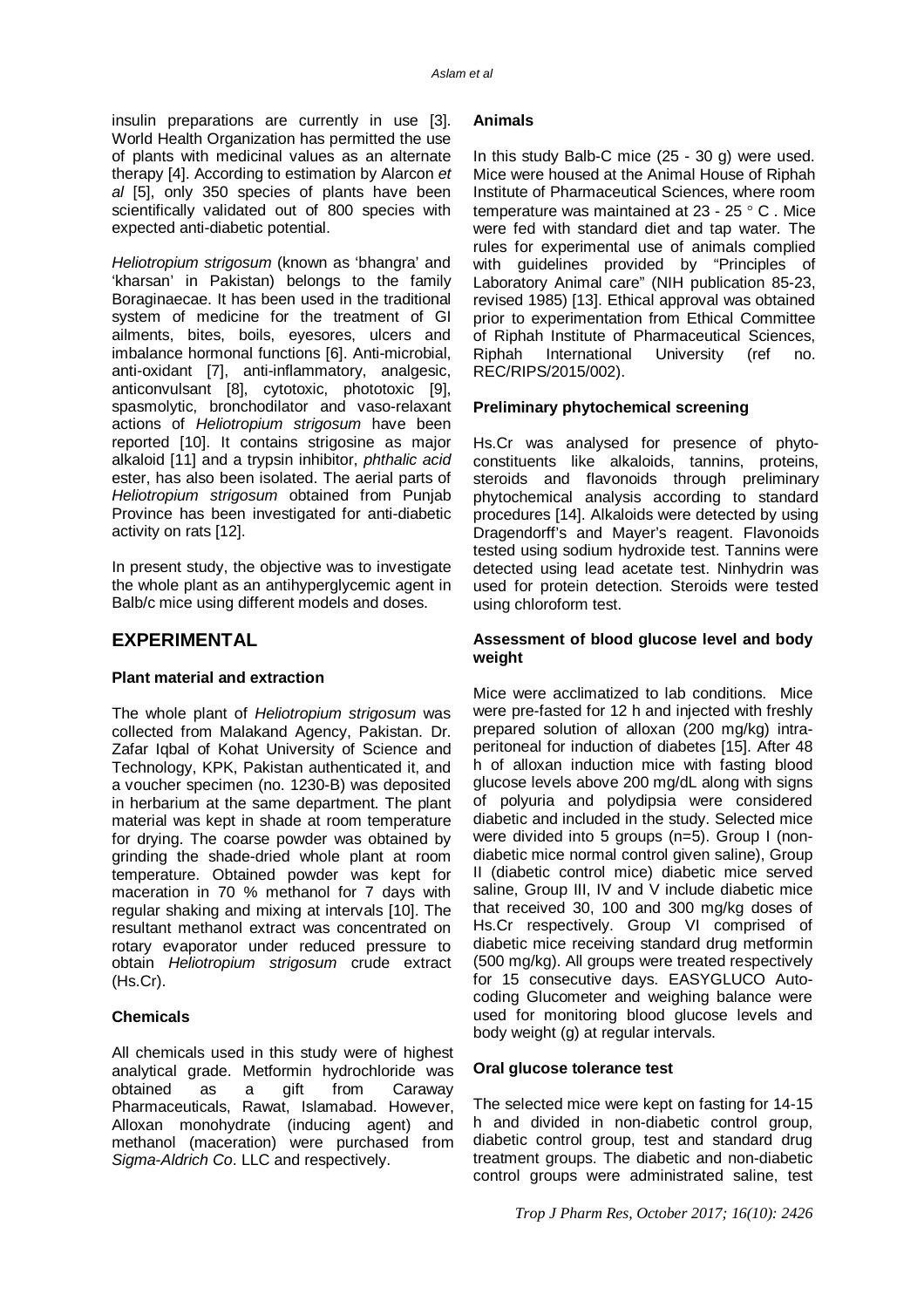group was given Hs.Cr (300 mg/kg) and standard group received metformin (500 mg/kg) 30 min prior to administration of oral D-glucose (2 g/Kg). Blood was withdrawn at 0 min (before glucose load), then at 30, 60, 90 and 120 min after glucose administration for assessment of blood glucose level using tail-prick method [16].

#### **Acute toxicity test**

The oral toxicity test with acute doses was performed [17]. The overnight fasting mice  $(n =$ 6) in each group were treated with Hs.Cr orally at acute doses of 1, 3 and 5 g/ Kg. Mice were observed for 48 h and any signs of Gi discomfort, diarrheal spots, discomfort, neurological/ behavioral changes, convulsions, coma or death were recorded.

#### **Statistical analysis**

The results are expressed as mean  $\pm$  standard error of mean (SEM,  $n = 5$ ). One-way analysis of variance (ANOVA) followed by Tukey post-hoc test is used as statistical parameter. *P* < 0.05 was set as significantly different, and GraphPad program (GraphPad, San Diego, CA, USA) was used for analyses of data.

# **RESULTS**

#### **Phytochemical analysis**

Hs.Cr tested positive for the presence of alkaloids, tannins and flavonoids.

#### **Effect of Hs.Cr on blood glucose level**

Hs.Cr at doses of 30, 100 and 300 mg/kg significantly reduced the blood glucose of alloxan-induced diabetic mice (Figure 1), similar to what was seen in the metformin group. The animals of non-diabetic normal control group had fasting blood glucose levels of  $109.4 \pm 4.1$  mg/dl at day 15 whereas that of diabetic control group was 225.6  $\pm$  5.6 mg/dl. The group treated with Hs.Cr (30 mg/kg) showed significant reduction of blood glucose levels of 107.6  $\pm$  2.4 mg/dl ( $\degree$ *p* < 0.001 vs. diabetic control group) at day 15. At day 15 the dose of of Hs.Cr (100 mg/kg) significantly reduced blood glucose levels to 103.2  $\pm$  1.4 mg/dl ( $\bar{p}$  < 0.001 vs. diabetic control group). The blood glucose levels of Hs.Cr (300 mg/Kg) showed a remarkable significant reduction to 98  $\pm$  1.7 mg/dl ( $\hat{p}$  < 0.001 vs. diabetic control group) which is even better than metformin (500 mg/Kg) treated group that reduced blood glucose levels to  $103 \pm 3.9$  mg/dl  $\dddot{r}$   $p$  < 0.001 vs. diabetic control group) at day 15.



**Figure 1:** Bar-graph representing the blood glucose levels at different treatment days. Data is represented as mean ± SEM (n = 5); " $p$  < 0. 001 was obtained by comparison of the blood glucose values of treated groups to that of diabetic control group, one-way ANOVA followed by Tukey's test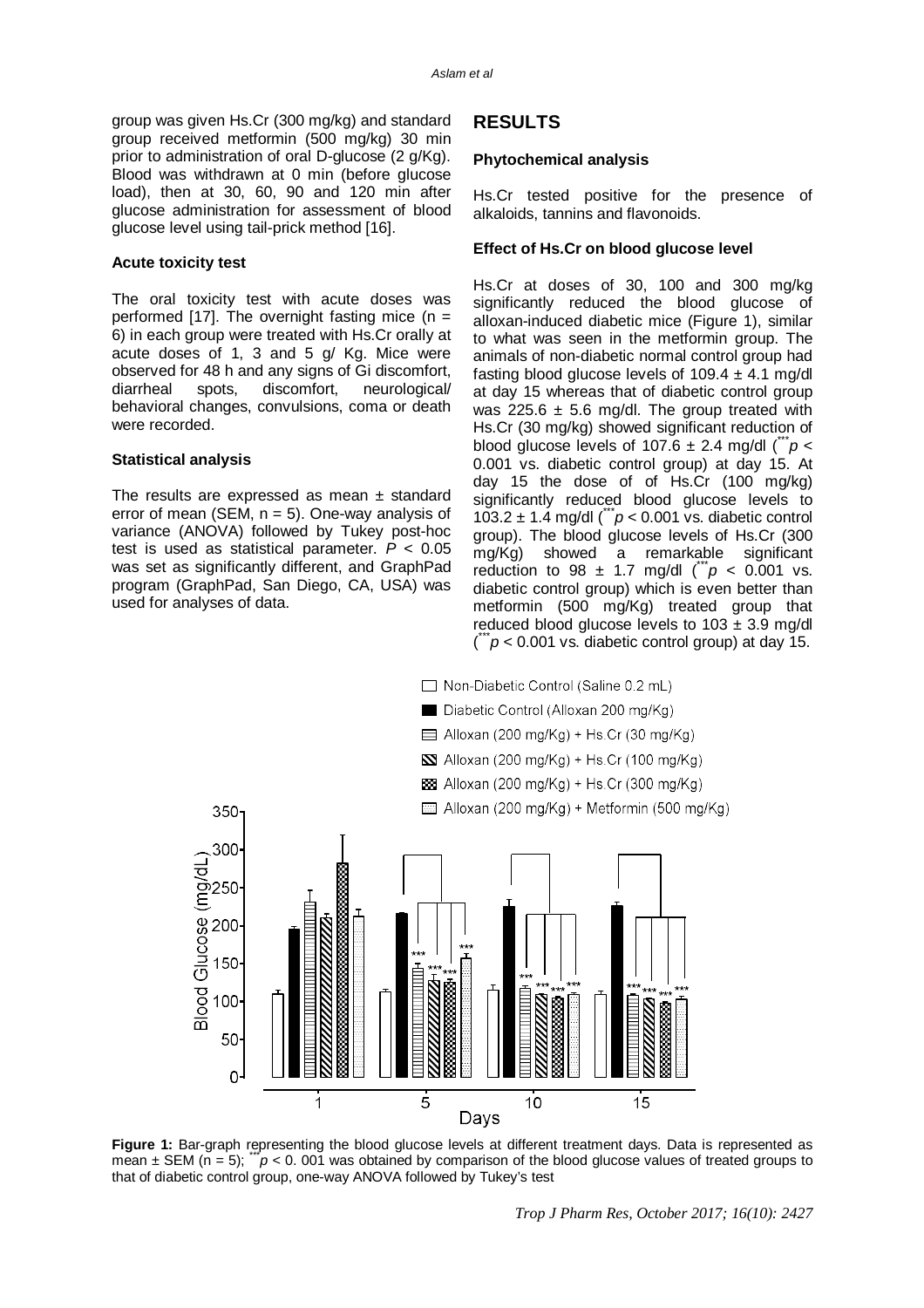#### *Aslam et al*

**Table 1:** Effect of *Heliotropium strigosum* crude extract (Hs.Cr) and metformin on the body weight of alloxantreated diabetic mice

| Treatment                                                                                                                                                                                                                                                                                        | Day 1           | Day 5           | Dav 10          | Day 15          |
|--------------------------------------------------------------------------------------------------------------------------------------------------------------------------------------------------------------------------------------------------------------------------------------------------|-----------------|-----------------|-----------------|-----------------|
| Non-diabetic control (saline 0.2 ml)                                                                                                                                                                                                                                                             | $32.60 \pm 0.6$ | $32.46 \pm 0.7$ | $31.70 \pm 0.8$ | $32.21 \pm 1.5$ |
| Diabetic control (200 mg/kg) + (saline 0.2ml)                                                                                                                                                                                                                                                    | $28.92 \pm 1.6$ | $28.22 \pm 1.7$ | $27.44 \pm 1.6$ | $27.40 \pm 1.6$ |
| Alloxan (200 mg/kg) + Hs.Cr (30 mg/kg)                                                                                                                                                                                                                                                           | $21.2 \pm 0.6$  | $20.8 \pm 0.7$  | $19.9 \pm 0.3$  | $19.5 \pm 0.4$  |
| Alloxan (200 mg/kg) + Hs.Cr (100 mg/kg)                                                                                                                                                                                                                                                          | $36.7 \pm 1.7$  | $35.6 \pm 1.9$  | $33.8 \pm 1.7$  | $33.1 \pm 1.7$  |
| Alloxan (200 mg/kg) + Hs.Cr (300 mg/kg)                                                                                                                                                                                                                                                          | $35.3 \pm 1.4$  | $33.6 \pm 1.7$  | $30.3 \pm 1.1$  | $29.9 \pm 1.1$  |
| Alloxan (200 mg/kg) + Metformin (500 mg/kg)                                                                                                                                                                                                                                                      | $24.6 \pm 1.8$  | $24.2 \pm 1.7$  | $23.7 \pm 1.8$  | $23.2 \pm 1.8$  |
| $\mathbf{v}$ and $\mathbf{v}$ and $\mathbf{v}$ and $\mathbf{v}$ and $\mathbf{v}$ and $\mathbf{v}$ and $\mathbf{v}$ and $\mathbf{v}$ and $\mathbf{v}$ and $\mathbf{v}$ and $\mathbf{v}$ and $\mathbf{v}$ and $\mathbf{v}$ and $\mathbf{v}$ and $\mathbf{v}$ and $\mathbf{v}$ and $\mathbf{v}$ and |                 |                 |                 |                 |

Values are mean  $\pm$  SEM (n = 5)



Diabetic Control (Alloxan 200 mg/Kg) + D-Glucose (2 g/Kg)

 $53$  Hs.Cr (300 mg/Kg) + D-Glucose (2 g/Kg)

Metformin (500 mg/Kg) + D-Glucose (2 g/Kg)



**Figure 2:** Bar-graph representing the blood glucose levels before and after administration of oral glucose load in mice. Data represented as mean  $\pm$  SEM (n = 5); \*\*\**p* < 0. 001 is obtained with Hs.Cr and metformin treated groups vs. alloxan-induced diabetic control group. one-way ANOVA followed by Tukey's test

#### **Effect of Hs.Cr on body weight**

Hs.Cr at doses of 30, 100 and 300 mg/kg significantly reduced body weight of treated animals at days 5, 10 and  $15<sup>th</sup>$ , compared to the initial body weights of each group. These effects of weight reduction were similar to that of metformin group (Table 1).

### **Effect of Hs.Cr on glucose tolerance**

Hs.Cr at dose of 300 mg/kg significantly improved the tolerance of orally administered glucose  $\binom{m}{p}$  < 0.001 vs. diabetic control group), similar to that caused by metformin. After glucose (2 g/kg) overload, blood glucose levels of non-diabetic, diabetic, Hs.Cr (300 mg/kg) and metformin (500 mg/kg) treated group were recorded to be 115.6 ± 3.3 mg/dL, 336.8 ± 21.5 mg/dL, 122.8  $\pm$  3.7 mg/dL  $\binom{m}{k}$  < 0.001 vs. diabetic control group) and  $114.6 \pm 3.9$  mg/dL  $\ddot{r}$  < 0.001 vs. diabetic control group) respectively at 120 mins (Figure 2).

#### **Acute toxicity**

Hs.Cr was safe even at doses as high as 3 g/kg. However, death was observed only at the dose of 5 g/kg orally.

# **DISCUSSION**

In the present study, anti-diabetic potential of *Heliotropium strigosum* against alloxan-induced diabetes in mice was investigated. Alloxan is used as a toxic agent for induction of diabetes. It causes diabetes by destruction of pancreatic beta cells through necrosis due to oxidative stress induced by formation of reactive oxygen species. This leads to inhibition of insulin secretion resulting in persistent hyperglycemia or diabetes [18]. *Heliotropium strigosum* caused significant decrease in blood glucose levels of mice in dose-dependent and time-dependent fashion when compared to alloxan-treated diabetic group and standard group treated with metformin. Metformin is a biguanide oral anti-

*Trop J Pharm Res, October 2017; 16(10): 2428*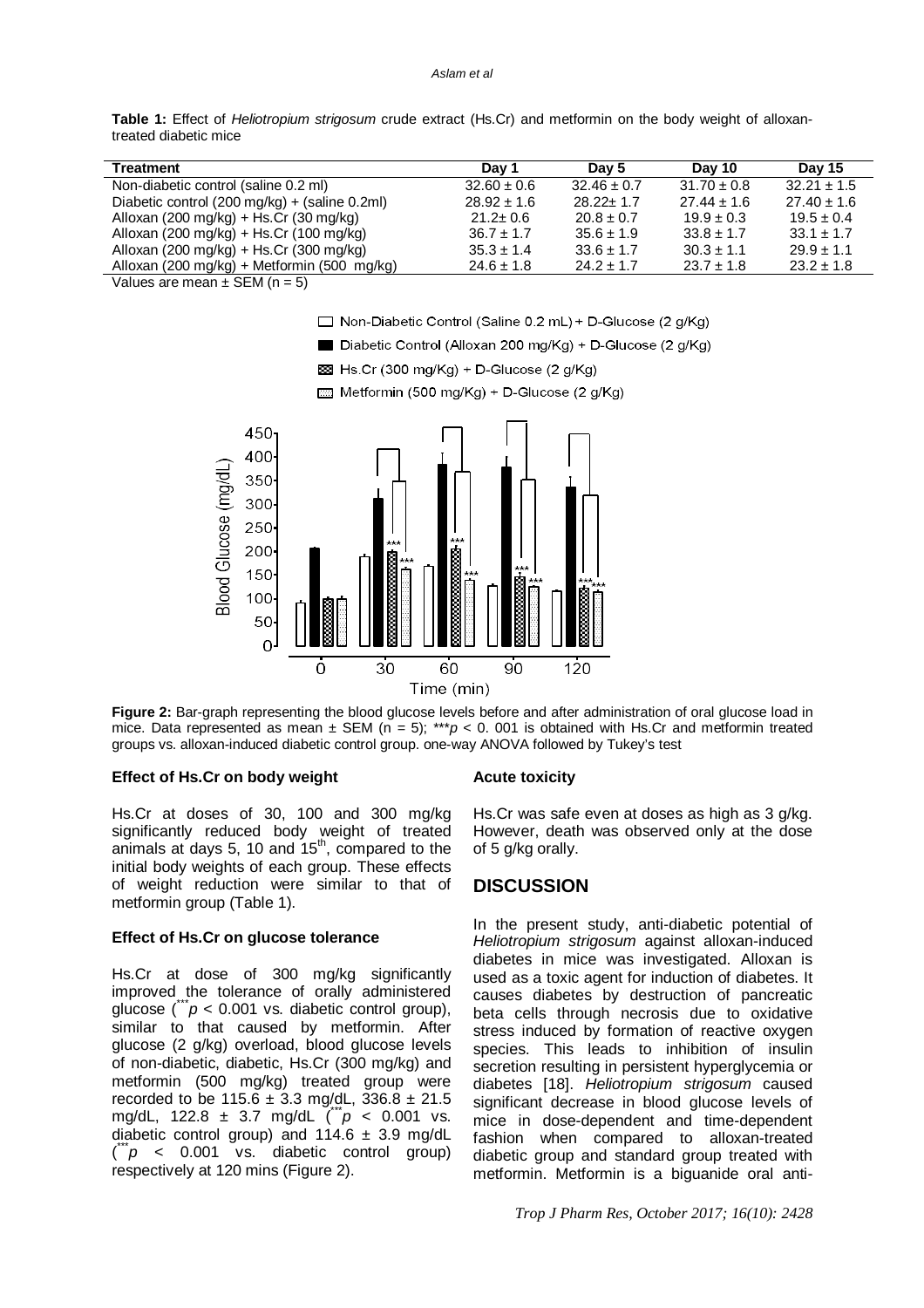diabetic drug in market which is used as a standard drug [19].

Metformin lowers the glucose levels by acting through numerous paths. This includes reducing hepatic glucose production, limiting glucose absorption in intestine and improving glucose uptake and utilization through enhancing insulin sensitivity [20]. In same pattern of metformin the plant extract also caused reduction in body weights of test mice measured at regular day intervals. Diabetes is often associated with obesity and it is known to be one of the major risk factors for diabetes, hence a drug with dual benefits of glycemic and weight control is of interest in diabetes associated with obesity. Hence it is a positive outcome of *Heliotropium strigosum* usage. Metformin also possess both weight reduction and anti-hyperlipidemic properties and hence is a drug of choice in diabetes associated with obesity [21]. In glucoseloaded hyperglycemia model, which tends to assess oral glucose tolerance, Hs.Cr displayed considerably better tolerance of glucose overload in experimental intervals as does the metformin group. Excess of glucose in blood impels insulin secretion. The resultant insulin stimulates glucose uptake and use peripherally and controls processing of glucose through numerous mechanisms [17]. Hs.Cr produced lowering of blood glucose, body weight and enhanced glucose overload tolerance in a similar pattern to that of metformin, suggesting that *Heliotropium strigosum* may also have possibly mediated antidiabetic effect through aforementioned mechanism(s) of actions exerted by metformin. Qayyum *et al* [22] reported amylase inhibitory potential of *Heliotropium strigosum.* However, further advance molecular studies need to be conducted for elucidation of underlying pharmacodynamics involved. The anti-diabetic effect of *Heliotropium strigosum* observed may be due to the effect of rich phyto-constituents as alkaloids and flavonoids that possess hypoglycemic potential and are considered useful for treating diabetes as well us to reduce complication associated with it [23]. Major diseases occur due to the excessive oxidative stress induced by cellular injury [24]. Hs.Cr has been validated to possess antioxidant activity that makes it beneficial in reducing oxidative stress, which may be one of the prospected reasons of its effectiveness as an antidiabetic.

# **CONCLUSION**

*Heliotropium strigosum* shows antihyperglycemic effect in alloxan-induced diabetic mice and improves acute glucose tolerance. Thus, these findings study provide scientific justification of *Heliotropium strigosum* in the management of diabetes mellitus in traditional medicine system of Pakistan. Further studies will be carried out in future to identify the active antidiabetic principles of this plant that are responsible.

# **DECLARATIONS**

# *Acknowledgement*

The authors are thankful to Riphah Academy of Research and Education (RARE), Islamic International Medical College Trust, Riphah International University for financial support for this study.

# *Conflict of Interest*

No conflict of interest associated with this work.

# *Contribution of Authors*

The authors declare that this work was done by the authors named in this article and all liabilities pertaining to claims relating to the content of this article will be borne by them.

# *Open Access*

This is an Open Access article that uses a funding model which does not charge readers or their institutions for access and distributed under the terms of the Creative Commons Attribution License (<http://creativecommons.org/licenses/by/> 4.0) and the Budapest Open Access Initiative [\(http://www.budapestopenaccessinitiative.org/rea](http://www.budapestopenaccessinitiative.org/rea) d), which permit unrestricted use, distribution, and reproduction in any medium, provided the original work is properly credited.

# **REFERENCES**

- *1. Alberti KG, Zimmet PZ. Definition, diagnosis and classification of diabetes mellitus and its complications. Part 1: diagnosis and classification of diabetes mellitus provisional report of a WHO consultation. Diabet Med 1998; 15: 539-553.*
- *2. Guariguata L, Whiting DR, Hambleton I, Beagley J, Linnenkamp U, Shaw JE. Global estimates of diabetes prevalence for 2013 and projections for 2035. Diabet Res Clin Pract 2014; 103: 137-149.*
- *3. David M, Nathan MD. Finding new treatments for Diabetes-How many, how fast how good. New Engl J Med 2007; 437-440.*
- *4. Krentz AJ, Bailey CJ. Oral antidiabetic agents: current role in type 2 diabetes mellitus. Drugs 2005; 65: 385- 411.*

*Trop J Pharm Res, October 2017; 16(10): 2429*